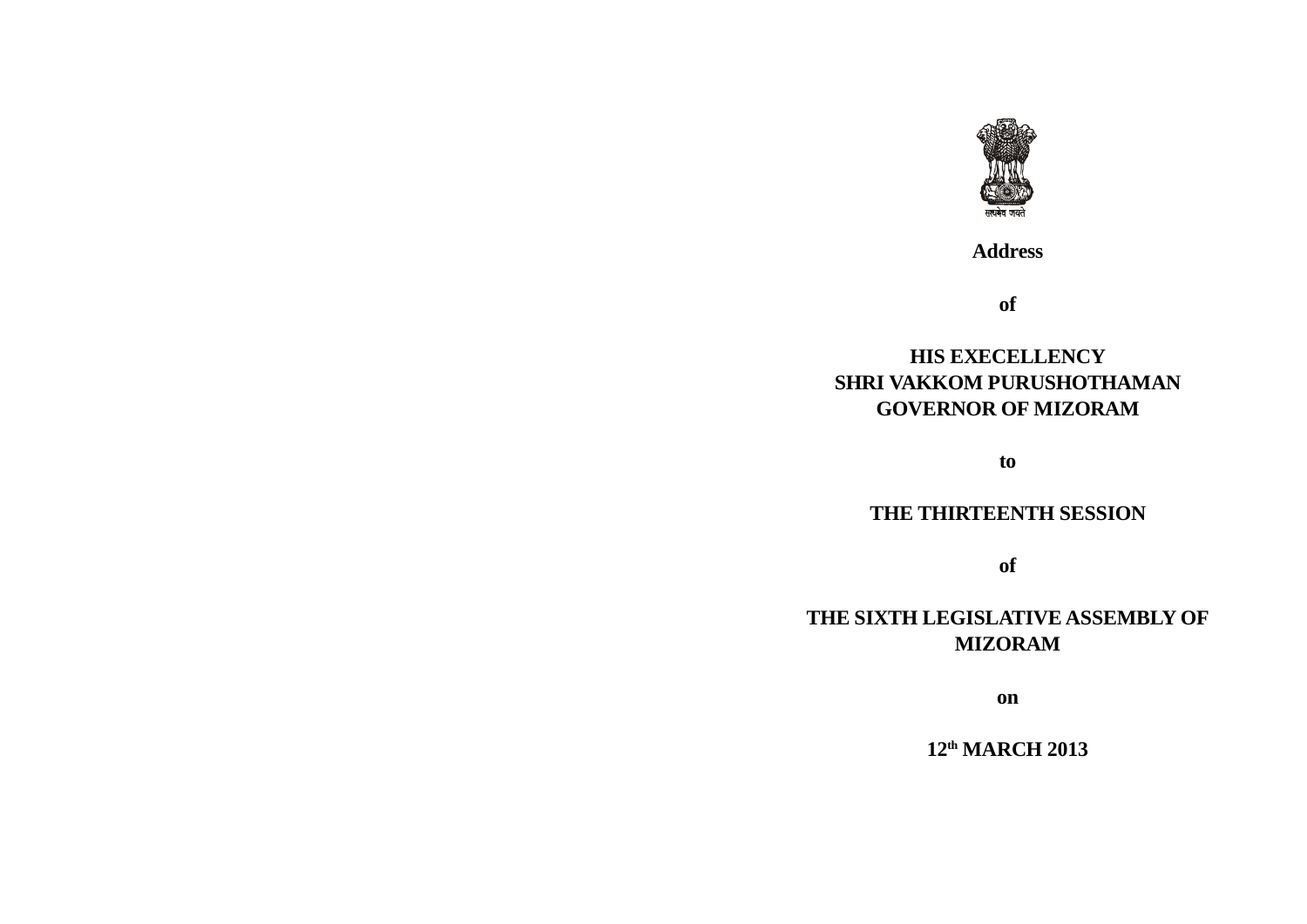Hon'ble Speaker and Hon'ble Members,

It gives me great pleasure to address you at the commencement of the thirteenth session of the Sixth Legislative Assembly of Mizoram. I take this opportunity to convey my greetings and good wishes to all of you and the people of Mizoram. I am sure that Mizoram will continue its steady march on the path of peace and prosperity.

1. I am proud to state that Bye-Election to 8-Chalfilh (ST) AC has been conducted successfully under peaceful atmosphere as a result of combined efforts of the government, political parties, NGOs and all other stakeholders. I take this opportunity to congratulate the successful candidate, Dr. Ngurdingliana and welcome him to this august House.

2. I would like to reiterate before this august Assembly my Government's commitment to provide efficient, responsive, fair and just administration at all levels of governance. My Government continues its commitment to providing clean, responsive, accountable and target oriented administration. In its endeavour to shift the focus of the government departments from process to results, my Government decided to implement the Results Framework Document (RFD), which is essentially a record of goals laid down at the beginning of the year and results achieved. At first, 40 departments are selected to prepare their RFDs. The achievements of each Department against the performance goals laid down at the beginning of the year will be reviewed by the High Power Committee on Government Performance under the chairmanship of Chief Secretary in the middle and end of each year. This will provide an objective and fair basis to evaluate department's overall performance at the end of the year.

3. Maintaining peace and tranquility, securing the safety of the citizens and affecting progress and development in all fields have always been among top priorities of my Government. I congratulate our efficient law enforcing agencies supported by NGOs, religious institutions, media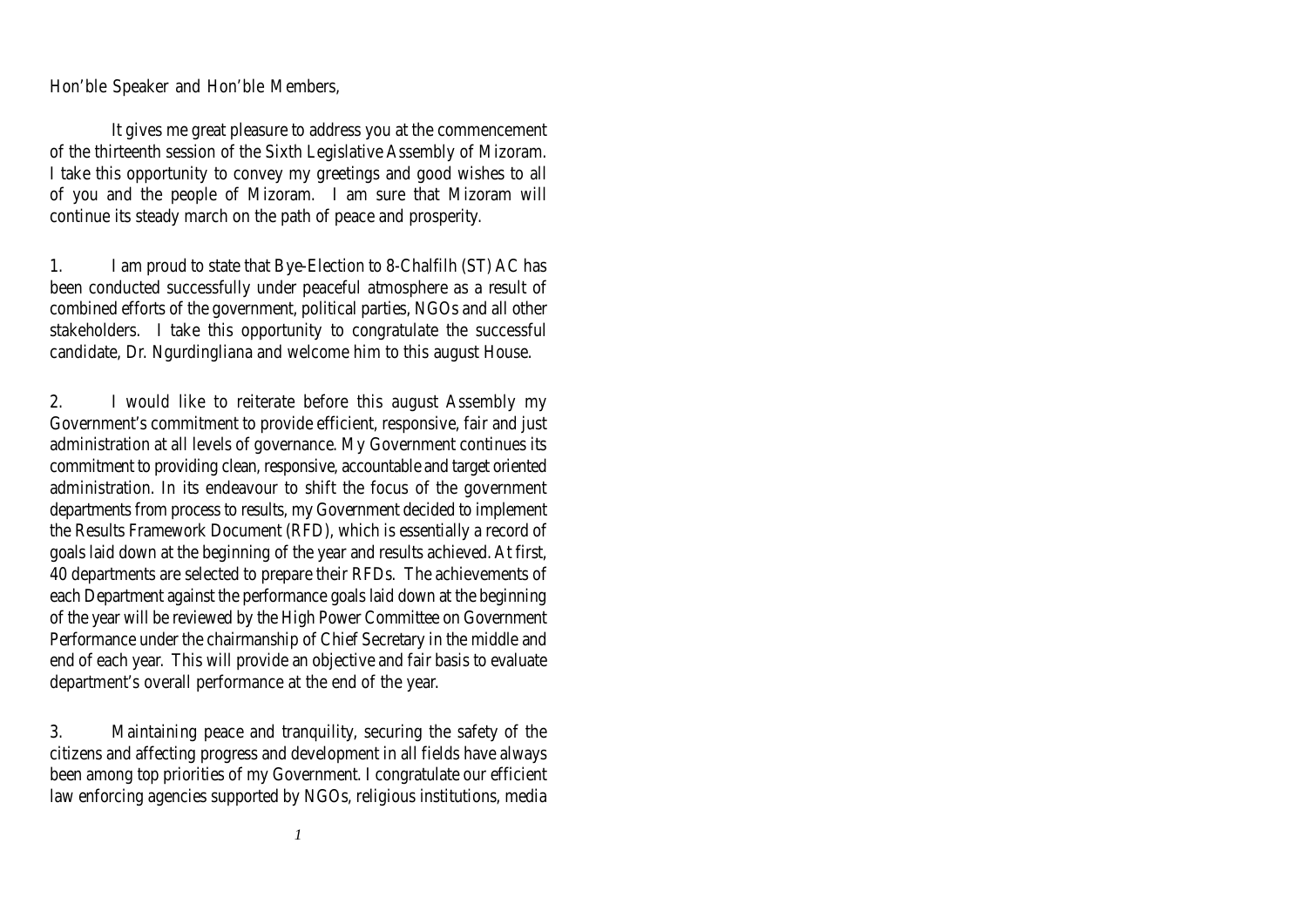the Land Revenue & Settlement Department amounts to ^ 93,65,278.00. The revenue collection for the current year 2012 – 2013 up to January, 2013 through VAT alone is  $\land$  132 crores against the target of  $\land$  170 crores which is expected to be achieved by end of the year. The revenue generated from various markets under Trade & Commerce Department during the current year up to January 2013 is ^ 114 lakhs. State lottery contributes to  $\land$  330.90 lakhs of revenue generation during the year 2012-2013. Collection under the Small Savings Schemes during the year up to February 2013 amounts to  $\land$  1001.675 lakhs. Under Excise & Narcotics Department, a total of about ^ 245 lakhs was collected during upto January 2013. Transport Department has also collected ^ 2316.01 lakhs during upto Jan 2013 already exceeding their target of ^ 1342.00 lakhs for 2012-13 by a huge margin.

23. Hon'ble Speaker and Hon'ble Members of this august House, I have briefly presented before you a summary of the Policies, Programmes and some significant achievements of my Government as also the plan of action for further development. I would like to conclude by reiterating that my Government remains fully committed to maintenance of peace and to conducting the affairs of the State in an efficient and transparent manner for all-round development of the State and its people. I am confident that my Government will receive full cooperation of its people as well as all the Hon'ble Members of the House, in this endeavour.

24. I extend my best wishes to you again and wish your deliberations every success.

Jai Hind! Jai Mizoram!

\_\_\_\_\_\_\_\_\_\_\_\_\_\_

and the general public in contributing towards maintaining our status as one of the most peaceful states in the country. A comprehensive package to strengthen our Police force had been undertaken under the Police Modernisation Scheme, under which our police forces are being provided with the latest equipments, building infrastructures and vehicles to enforce law and order effectively. The new state of the art Forensic Laboratory Building at the New Secretariat Complex has been inaugurated. Construction of District Mobile Forensic Units at Aizawl and Lunglei are underway and will soon be operational.

4. It is heartening to declare that Implementation of Flagship New Land Use Policy (NLUP) launched in 2010-11 targeting 1, 20,000 families over a period of 5 years for both on-farm and off-farm activities has made good progress. During 2010-11 and 2011-12, 96139 families have been covered and 1,20,000 families are scheduled to be covered in 2012-13. In view of increase in the number of eligible families after the household survey of 2009, a proposal has also been submitted to the Planning Commission for additional 15,000 beneficiaries in addition to original target of 1,20,000 families. In order to strengthen sustainability of the various projects under NLUP, an initiative has also been taken to explore technical and supplementary funding support from the Food and Agricultural Organization (FAO) of United Nations and their global partner namely University of Minnesota. The growing public awareness and the motivation of farmers are evident from the spontaneous response of farmers and the public when on  $14<sup>th</sup>$  January, 2013, 'Farmers Day' was observed at the State's capital and all the district headquarters. A number of best performing beneficiaries and best performing villages were given awards to underline the importance of farmers in building up Mizoram economy. Farmers and the public highly appreciated the initiative. So far the Planning Commission has released ^ 838.82 Crores exclusively for NLUP in addition to the fund flow of  $\land$  246.38 Crores from CSS under the Convergence Plan. Due to enhanced allocation of fund under NLUP, allocation under RKVY has also gone up from ^ 30.36 Crores in 2011- 12 to ^ 200.91 Crores in 2012-13.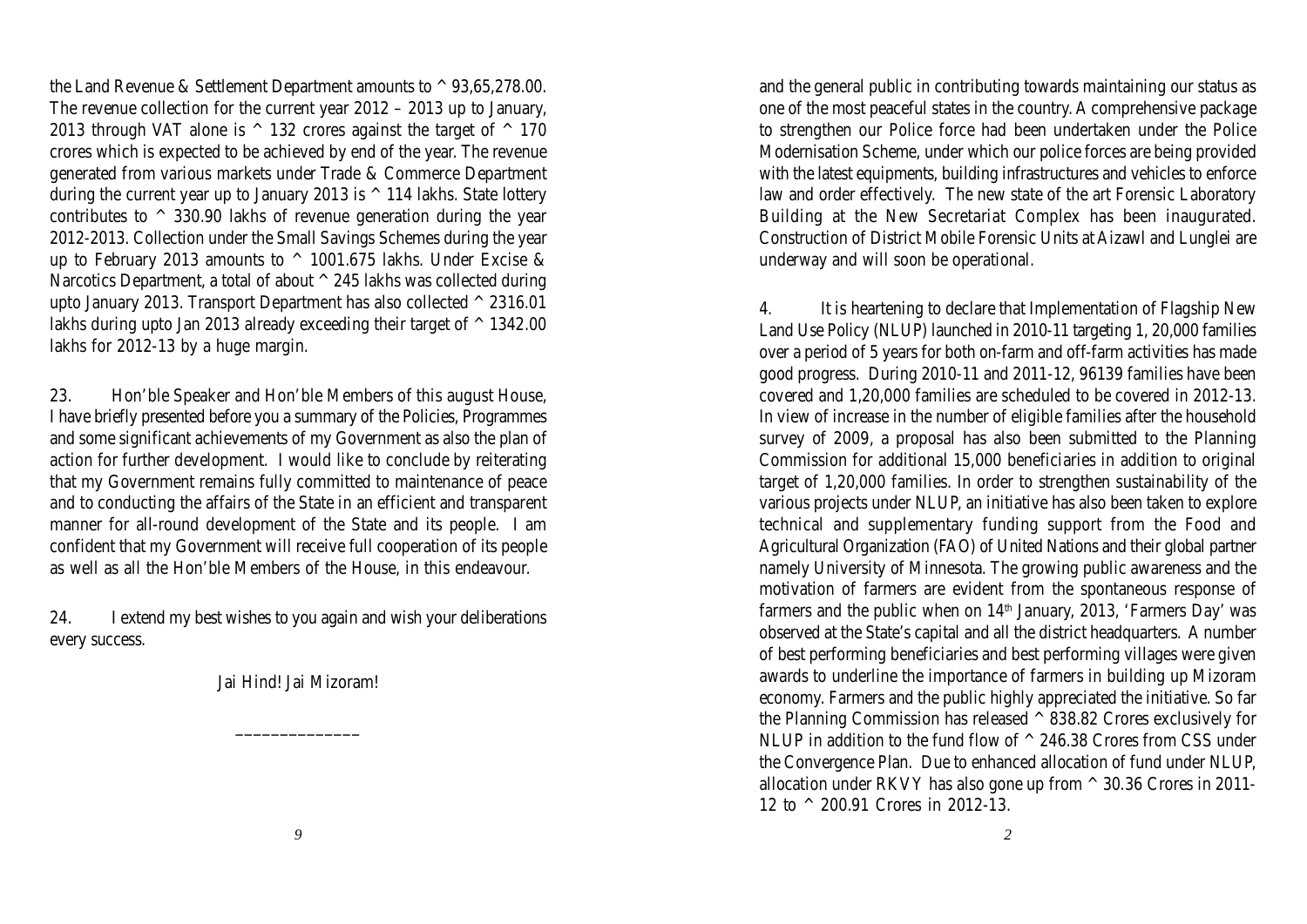5. My Government puts utmost importance to the safety and security of its people from all sorts of dangers, disasters and calamities. To combat the menace of fire, the Fire Department has been equipped with sophisticated and modern fire fighting equipments. Landslide is a common phenomenon in our state. This hazard causes much damage to property, loss of lives and soil erosion. The Mizoram Landslide Management Action Plan has been formulated and financial requirements have been submitted to the National Disaster Management Authority for consideration.

6. Agriculture remains the strongholds of Mizoram economy. There have been several remarkable progresses and achievements in the field. Area under rice cultivation under WRC has increased from 13,150 hectares to 13,880 hectares during last year, which accounts for an increase of 5.50%. The estimated production of rice under WRC during 2012-13 is 30,536 MT against 26,300 MT of last year production, which is an increase of 16%. The area under Boro Rice Cultivation (Summer Rice) has also gone up to 1572.30 hectares during 2012-13 as compared to 450 hectares during 2011-12. The area under Jhum cultivation has also declined by 16.9% during 2012-13. Under oil palm cultivation, an additional area of 3700 hectares has been covered in addition to 9345 hectares covered during the previous year totaling 13,045 hectares. The availability of farm power has been increased tremendously during this current year as a result of distribution of 100 nos. of power tillers and 200 nos. of mini power tillers with higher subsidy. I am proud to say that my Government received 'Krishi Karman Awards' for commendable achievements in total food grains production (category III) from the Hon'ble President of India on 15<sup>th</sup> January 2013.

7. My Government is acutely aware of the need to ensure that all the people avail better health care facilities. Rural Health care has therefore been given priority. Several PHCs and Sub Centers were built, construction of 50 bedded Integrated AYUSH Hospital at Thenzawl will commence shortly. The immunization services are being provided through existing network of Hospitals, main Centers, CHCs, PHCs, Sub-Centres and Dispensaries. Besides, under Pulse Polio Immunization Scheme, children effort to protect its forest and environment. Formulation of appropriate strategy to curb the menace of wildfire, unregulated felling and depletion due to traditional practice of shifting cultivation has always been our major concern. National Afforestation Programme (NAP) is being implemented effectively in the State through Village Forest Development Committees. During the current year, about 2,86,000 seedlings were planted. In order to reinforce measures for forest protection and improve forest health, Intensification of Forest Management Programme is being implemented in the State.

20. My Government is deeply concerned about the welfare of its people, especially the weaker section, the minorities and the youth. Several child welfare programmes, women welfare programmes, welfare programmes for the disabled and the aged are being carried out. Mamit and Lawngtlai are among the 90 districts selected across the country for implementation of the Multi-Sectoral Development Programme (MsDP) which aims at improving the socio-economic parameters and basic amenities for improving the quality of life of the people and reducing imbalances in line with priority attached to inclusive growth.

21. We all agree that sports and youth development play a pivotal role in shaping the nation. My Government has been making sincere efforts for development of sports infrastructure. Mizoram sees a tremendous growth in this sector. Major projects like Rajiv Gandhi Stadium at Mualpui, Indoor Stadium at Aizawl, laying of Astro Turf at AR Lammual, Aizawl, Indoor Stadium at Champhai, Cricket Stadium at Sihhmui, State Sports Academy, Zobawk, Indoor Stadium at Bungtlang and Keitum, Mini Sports Complex, Lengpui, Regional Sports Training Centre, Saidan, etc., are being taken up. More projects are expected to be sanctioned in the near future.

22. It is heartening to notice that taxes and revenue collection is improving substantially. Collection of Revenue up to December 2012 by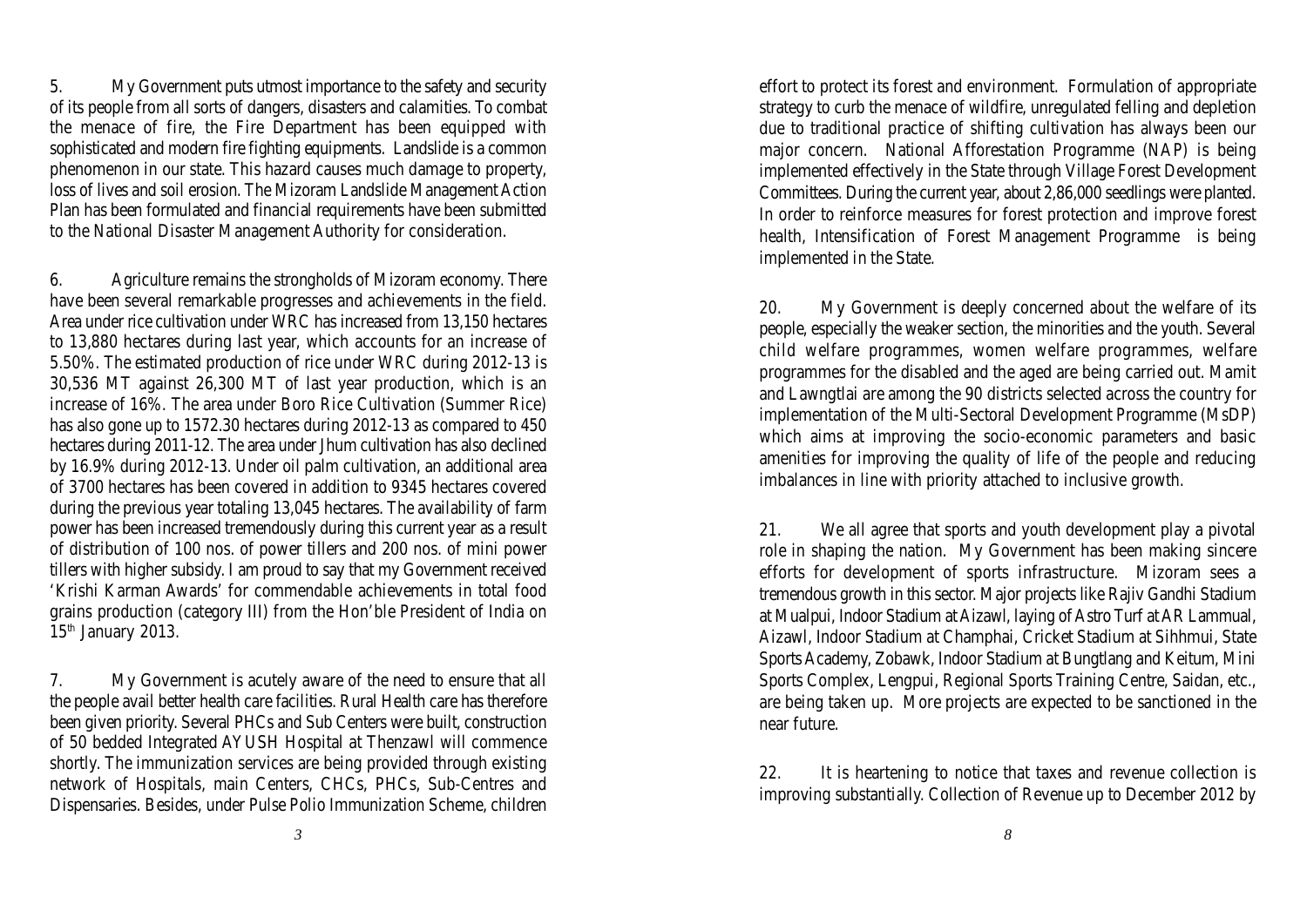Enterprise and Handloom, 30 trades have been proposed to be selected by the beneficiaries. An amount of  $\wedge$  10,119.72 lakhs was disbursed for 1<sup>st</sup> phase of NLUP during 2010-11 to 2012-13 to cover 10726 numbers of beneficiaries against the physical target of 3200 numbers. During this financial year as many as 8692 nos. of family will be covered out of the target of 8500 nos. With the State contributing to 14 percent of all India bamboo production, bamboo processing has become one of the most viable industries in the State. With support from the National Bamboo Mission, the Department through Bamboo Development Agency will set up various bamboo depots across the state for uniform supply of bamboo and at reasonable rates for the industrial units. It will also set up bamboo treatment plants and bamboo retail outlets for sale and display of bamboo products manufactured by local bamboo industries.

17. My Government accords high priority to improvement in marketing agricultural produces for protecting the general interest of the farmers by providing physical market infrastructures. As of now, there are as many as 224 markets within the state which not only provides places for selling agricultural produces but also provides employment to a number of people particularly women and weaker section of the society. Development of border trade with Myanmar and Bangladesh is being actively taken up which would significantly boost the economy of the state.

18. Mizoram offers great opportunities for tourism, including archeological and heritage tourism, cultural tourism and eco-tourism. With the financial assistance from Ministry of Tourism, Govt. of India, a number of projects are being implemented to develop Mizoram into a major tourist destination. The central government has also accorded financial sanction of ^ 468.82 lakhs for activation and strengthening of aerosport in Mizoram.

19. Rich forest reserves with its varied flora and fauna is one of the greatest assets of Mizoram. My Government has been making continuous under five years of age are given additional polio drop every year. The 150 Bedded State Referral Hospital at Falkawn, which was inaugurated by the Hon'ble Chief Minister on 10<sup>th</sup> December, 2012, will be upgraded into 400 bedded hospital during the  $12<sup>th</sup>$  Five Year Plan.

8. Providing quality education at all levels has always been one of the top priorities under my Government. Infrastructure development of collegiate institutions, polytechnic institutions and secondary and elementary educational institutions has made good progress. ^ 2582.40 lakhs has been projected for language development under Modern Language Teaching Programme and  $\land$  47536.37 lakhs for strengthening education under SSA & RMSA. Mid-day meal is being implemented successfully without interruption since its inception. As many as 1503 Primary Schools and 1022 Upper Primary Schools have benefited under the scheme during this year. Textbooks and School Uniforms have been distributed to students free of cost. ^ 4827.03 lakhs has been utilized for strengthening of 154 existing schools under Rashtriya Madhyamik Shiksha Abhiyan(RMSA).

9. My Government is committed to maintenance of Public Distribution System (PDS) for the benefit of the poor people. The main constraint has always been the inability to bring adequate quantity of supplies to the state due to unfavourable road conditions especially during monsoon season. The State Government has been putting an all out efforts to ensure that sufficient stock of rice as well as LPG is maintained at all times.

10. We are taking every possible measure to strengthen and consolidate the network of transportation in the state. Introduction of Helicopter Service was one of the remarkable steps my government has taken in the recent past. With this, the capital city of Aizawl has now been connected with most of the district headquarters and other important towns. The service has greatly benefited the public especially critical medical patients and people living in remote areas. More number of helipads are proposed to be constructed during the 12<sup>th</sup> Five Year Plan in order to achieve all round air connectivity within Mizoram.